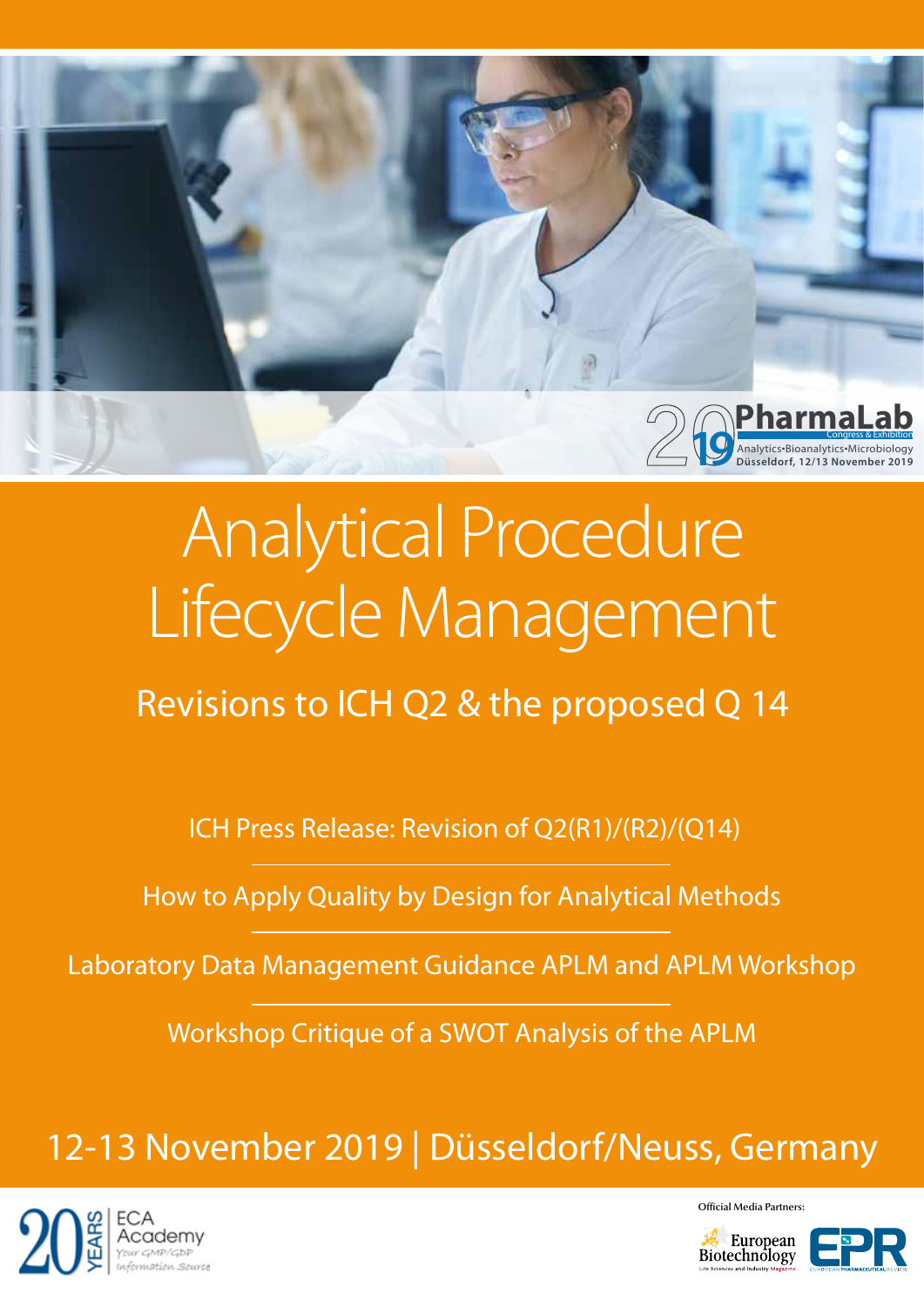### **Analytical Procedure Lifecycle Management**

12 and 13 November 2019, Düsseldorf/Neuss, Germany

| <b>Objectives &amp;</b><br><b>Background</b> | Over two days, the conference will present and illuminate current developments in this field. Experts<br>from the expert groups and from the authorities will present the contents of the guidelines and<br>draft guidelines and discuss the consequences for analytical quality control.                                                                                                                                                                                                                                       |
|----------------------------------------------|---------------------------------------------------------------------------------------------------------------------------------------------------------------------------------------------------------------------------------------------------------------------------------------------------------------------------------------------------------------------------------------------------------------------------------------------------------------------------------------------------------------------------------|
|                                              | On 14 November 2018, a Final Concept Paper "ICH Q14: Analytical Procedure Development and Revi-<br>sion of Q2(R1) Analytical Validation was published. It was proposed to develop a new quality guide-<br>line on Analytical Procedure Development and to revise the ICH Q2(R1) Guideline on Validation of<br>Analytical Procedures: Text and Methodology. That means:                                                                                                                                                          |
|                                              | Q14 Analytical Procedure Development guideline<br>"The new quideline is proposed for harmonising the scientific approaches of Analytical Procedure<br>Development, and providing the principles relating to the description of Analytical Procedure Devel-<br>opment process. Applying this guideline will improve regulatory communication between industry<br>and regulators and facilitate more efficient, sound scientific and risk-based approval as well as post-<br>approval change management of analytical procedures. |
|                                              | Q2(R1) Revision<br>The scope of the revision will include validation principles that cover analytical use of spectroscopic<br>or spectrometry data (e.g., NIR, Raman, NMR or MS) some of which often require multivariate statisti-<br>cal analyses. The guideline will continue to provide a general framework for the principles of analyti-<br>cal procedure validation applicable to products mostly in the scope of Q6A and Q6B."                                                                                          |
| <b>Target Audience</b>                       | The ECA Academy wish to actively involve analytical chemists, QC analysts, quality assurance associ-<br>ates & managers, R&D scientists, statisticians & managers as well as manufacturing scientists and<br>managers, regulatory affairs specialists and contract laboratories in this critical area for analytical<br>science. It is also useful for service providers, such as contract research organisations and contract<br>manufacturers.                                                                                |
| <b>Social Event</b>                          | On the evening of the first congress day, on 12 November 2019, all congress delegates and speakers<br>are invited to a "Get together" in the Congress Center. Take advantage of this opportunity for an in-<br>formation exchange and enjoy the laid-back atmosphere and the entertainment programme.                                                                                                                                                                                                                           |
| <b>Moderation</b>                            | DR CHRISTOPHER BURGESS, Burgess Analytical Consultancy Limited                                                                                                                                                                                                                                                                                                                                                                                                                                                                  |
| <b>Speakers</b>                              | <b>ULLA BONDEGAARD, Novo Nordisk, Denmark.</b><br>Currently responsible for maintaining cross-organisational (and cross-country) laboratory processes.                                                                                                                                                                                                                                                                                                                                                                          |
|                                              | PHIL BORMAN, GSK, UK.<br>Director Product Development & Supply. Member of various analytical teams (e.g. EFPIA, USP and<br>BP) supporting the development of ICHQ2(R2)/Q14.                                                                                                                                                                                                                                                                                                                                                     |
|                                              | DR CHRISTOPHER BURGESS, Burgess Analytical Consultancy Limited, UK.<br>Chairman of the ECA Analytical Quality Control Group. Qualified Person in the EU. Member of the<br>USP Expert Panel on Validation and Verification entrusted to revise General Chapters.                                                                                                                                                                                                                                                                 |
|                                              | SILVIYA DIMITROVA, TEVA Bulgaria. Member of the ECA AQC Group Board and QP.<br>Overall responsibility for quality oversight of European TEVA suppliers as well as QC and QP Release.                                                                                                                                                                                                                                                                                                                                            |
|                                              | DR GERD JILGE, Boehringer Ingelheim Pharma, Gemany.<br>Quality Control. Member of the EDQM expert group 11 and Board Member of the ECA AQC Group.                                                                                                                                                                                                                                                                                                                                                                               |
|                                              | DR BOB MCDOWALL, BR.D. McDowall Limited, USA.<br>Director.                                                                                                                                                                                                                                                                                                                                                                                                                                                                      |
|                                              | <b>MARGARITA SABATER, LEO Pharma.</b><br>Principal Scientist. Board Member of the ECA AQC Group.                                                                                                                                                                                                                                                                                                                                                                                                                                |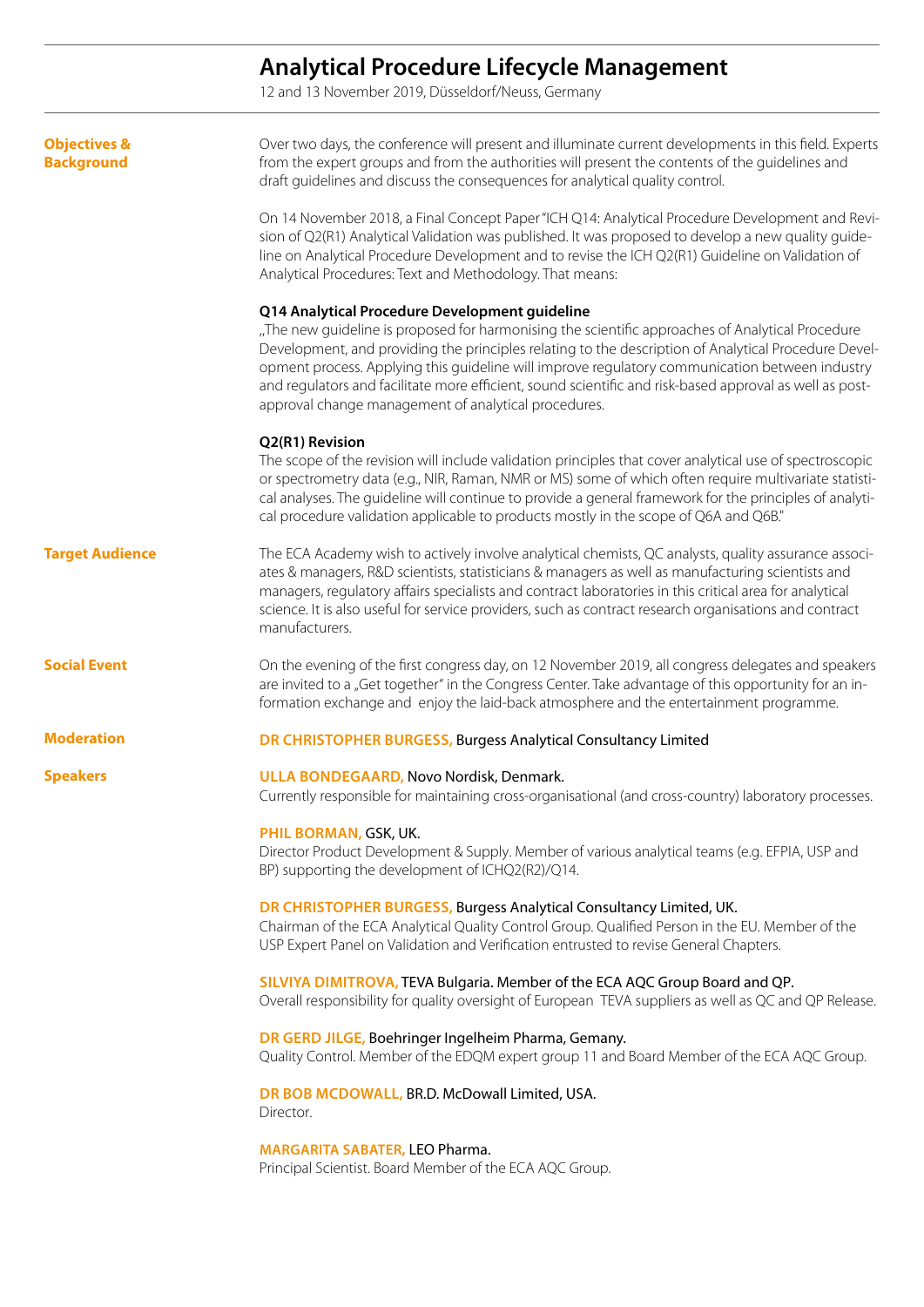# **Programme 12 and 13 November 2019**

## **Programme -12 November 2019**

| - an industry view                                                                                    | Congress<br>New ICH Q14 and ICH Q2 Revision DR JOACHIM ERMER, Sanofi-Aventis Deutschland<br><b>Key Note</b><br>Head of QC Lifecycle Management Frankfurt Chemistry                                                                                                                                                                                                                 |
|-------------------------------------------------------------------------------------------------------|------------------------------------------------------------------------------------------------------------------------------------------------------------------------------------------------------------------------------------------------------------------------------------------------------------------------------------------------------------------------------------|
| <b>Introduction to ECA AQCG</b>                                                                       | Role of the AQCG in the ECA Foundation<br>Aims and Objectives<br>Current deliverables<br>Work programme 2019-2020<br>DR CHRISTOPHER BURGESS, Chairman of the ECA AOCG Board                                                                                                                                                                                                        |
| <b>Overview of USP, ICH revisions &amp;</b><br><b>APLM Guideline; Prerequisites</b><br>and approaches | $\blacksquare$ Principles of the APLM<br>USP <1220> general chapter lifecycle initiative<br>$\blacksquare$ Prerequisites for the APLM<br>$\blacksquare$ Current status of revision of ICH Q2 & development of Q14<br>DR CHRISTOPHER BURGESS, Chairman of the ECA AQCG Board                                                                                                        |
| <b>Introduction to ATP &amp; TMU</b>                                                                  | $\blacksquare$ Analytical Target Profile – definition and link with Product Control Strategy<br>Examples of Analytical Target Profiles including combined uncertainty<br>$\blacksquare$ Use of ATP across the lifecycle<br><b>PHIL BORMAN, GSK</b>                                                                                                                                 |
| Data integrity over the Analytical<br><b>Procedure Lifecycle</b>                                      | $\blacksquare$ Understanding the scope of data integrity via a model<br>■ Where does analytical procedure lifecycle fit in the scope of this model?<br>■ What are the pre-requisites needed before method development and validation begins?<br>Impact of CPG 7346.832 for Pre Approval Inspections (PAIs) on lifecycle data and records?<br>DR BOB MCDOWAL, R.D. McDowall Limited |
| <b>Stage 1: Procedure Design &amp;</b><br><b>Development</b>                                          | $\blacksquare$ Quality by Design; Application to Analytical Procedures<br>Risk Management for Analytical Procedures<br>Defining an Analytical Control Strategy<br><b>MARGARITA SABATER, LEO Pharma</b>                                                                                                                                                                             |
| <b>Stage 1 in Practice</b>                                                                            | F Technique selection / Method Development - link with ATP<br>Analytical Procedure risk assessment<br>Use of Design of Experiments to drive method understanding<br><b>PHIL BORMAN, GSK</b>                                                                                                                                                                                        |
| <b>Analytical Control Strategy</b><br><b>Workshop</b>                                                 | How can an ACS look like?<br>DR GERD JILGE, Boehringer Ingelheim<br><b>MARGARITA SABATER, LEO Pharma</b>                                                                                                                                                                                                                                                                           |

MA<sub>1</sub>

# **Programme -13 November 2019**

| <b>Laboratory Services - from</b><br><b>Outsourcing to a strategic</b><br>partnership  | DR JÜRGEN BALLES, DR THOMAS MEINDL AND INGO GRIMM, Labor LS<br>Congress                                                                                                                                                                                                                          |
|----------------------------------------------------------------------------------------|--------------------------------------------------------------------------------------------------------------------------------------------------------------------------------------------------------------------------------------------------------------------------------------------------|
| <b>Stage 2: Procedure Performance</b><br><b>Oualification: Problems and</b><br>issues? | $\blacksquare$ Strengths and weaknesses of the current ICH Q2<br>■ Changes needed for implementation of stage 2 of the APLM<br>Making best use of what we already have been doing<br>DR GERD JILGE, Boehringer Ingelheim                                                                         |
| <b>Approaches to the transfer of</b><br><b>Analytical Procedures</b>                   | How transfer of analytical procedures is fitted into the life cycle management of the procedure<br>■ Highlights from ISPE Good Practice Guide: "Technology Transfer", 2018<br>Examples of approaches for analytical method transfer<br><b>ULLA BONDEGAARD, Novo Nordisk</b>                      |
| <b>Stage 3: Procedure</b><br><b>Performance Verification</b>                           | ■ What could/should we do? (Omitted from current ICH revisions)<br>■ Current regulatory EU GMP requirements under Product Quality Review<br>Evolving regulatory expectations<br>■ Tools and approaches (ECA OOE & OOT Guideline)<br><b>SILVIYA DIMITROVA, Teva</b>                               |
| <b>Experiences in the ongoing</b><br>verification of Analytical<br><b>Procedures</b>   | $\blacksquare$ How to establish ongoing process verification for analytical procedures<br>$\blacksquare$ Which activities are relevant for which methods?<br>$\blacksquare$ Practical examples of ongoing process verification for analytical procedures<br><b>ULLA BONDEGAARD, Novo Nordisk</b> |
| "What happens with Legacy<br><b>Products?" Workshop</b>                                | $\blacksquare$ What could/should we do?<br>$\blacksquare$ How to establish priorities<br>Barriers to overcome; 2018 outcomes reviewed<br>$\blacksquare$ Adding value with the lifecycle approach<br><b>SILVIYA DIMITROVA, Teva</b><br>DR CHRISTOPHER BURGESS, Chairman of the ECA AOCG Board     |